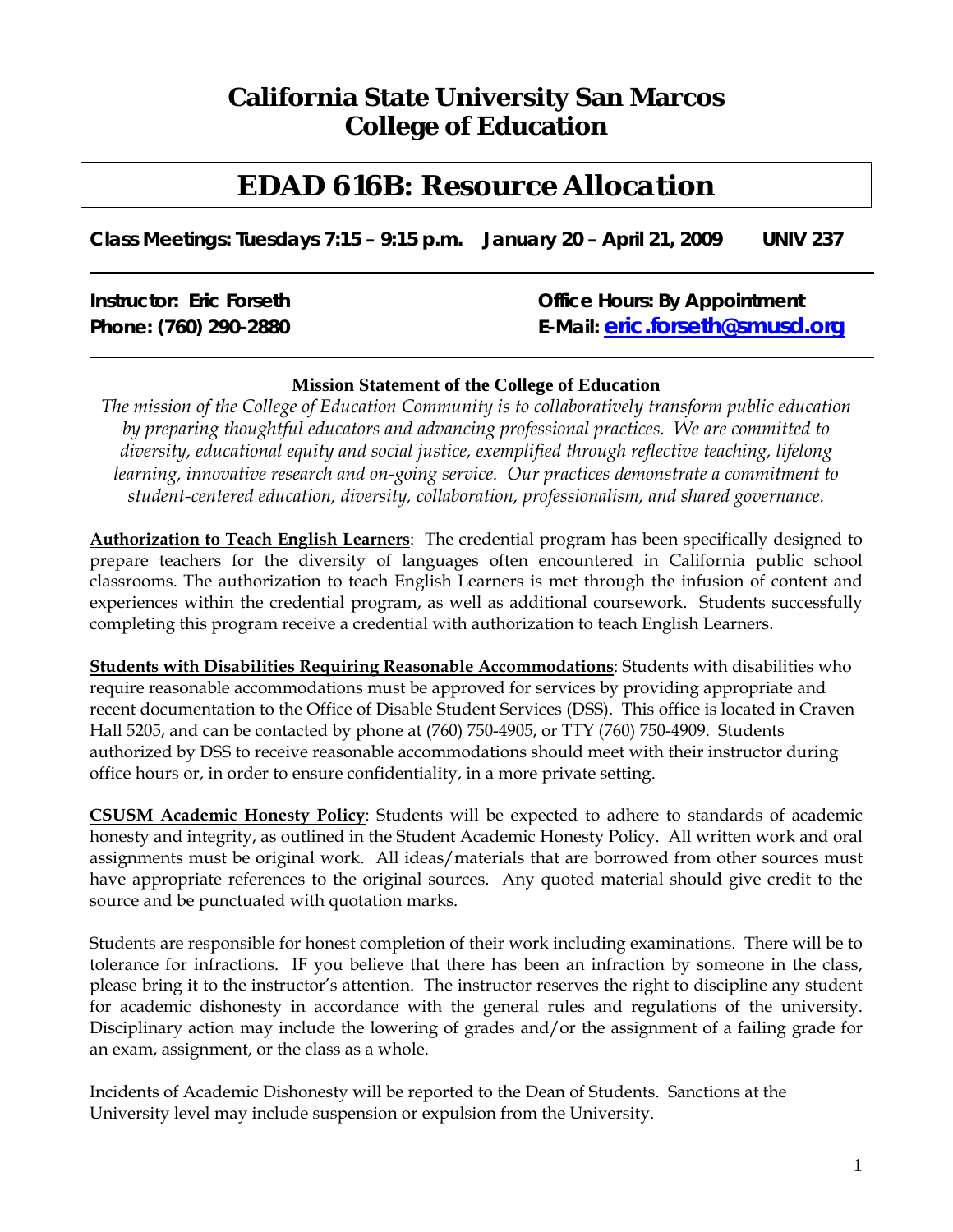#### **Plagiarism:**

As an educator, it is expected that each student will do his/her own work, and contribute equally to group projects and processes. Plagiarism or cheating is unacceptable under any circumstances. If you are in doubt about whether your work is paraphrased or plagiarized see the Plagiarism Prevention for Students website http://library.csusm.edu/plagiarism/index.html. If there are questions about academic honesty, please consult the University catalog.

**All University Writing Requirement:** This course meets the university requirements of 2500 words. Students are expected to write at the graduate studies level. Specific required writing assignments are identified in the course assignments section and will be described in class.

**Attendance Policy:** Due to the dynamic and interactive nature of courses in the College of Education, all students are expected to attend all classes and participate in a way that reflects thorough preparation. You must be present at 80% of the class meetings to receive credit for the course. Students should contact the instructor prior to any absences, if possible.

#### **COURSE DESCRIPTION**

Candidates learn basic elements of school finance and responsibilities of administrators for allocating financial and other resources in an equitable manner. Candidates will have the opportunity to discuss budgeting principles that are based on the distribution of resources in support of all students' learning.

**Course Prerequisite:** EDAD 616A and consent of program coordinator

#### **CALIFORNIA COMMISSION on TEACHER CREDENTIALING (CCTC) STANDARDS for PRELIMINARY ADMINISTRATIVE CREDENTIAL**

*Each student should be an educational leader who promotes the success of all students by:* 

- 1. facilitating the development, articulation, implementation and stewardship of a vision of learning that is shared and supported by the school community;
- 2. advocating, nurturing, and sustaining a school culture and instructional program conducive to student learning and staff professional growth;
- 3. ensuring management of the organization, operations, and resourced for a safe, efficient, and effective learning environment;
- 4. collaborating with families and community members, responding to diverse community interests and needs, and mobilizing community resources;
- 5. modeling a personal code of ethics and developing professional leadership capacity, and;
- 6. understanding, responding to, and influencing the larger political, social, economic, legal and cultural context.

## **COURSE OPPORTUNITIES**

*Students will accomplish the following:* 

- 1. Review some of the history of school finance to develop an understanding of traditions which bring us to the present system of funding public school education in California: Federal government and function of the states, California school finance history, legislation, court cases, student demographics, economic trends, fiscal outlook, equalization issues, taxation, collective bargaining, and the state budgeting process
- 2. Define the role and function of the business office and the chief business official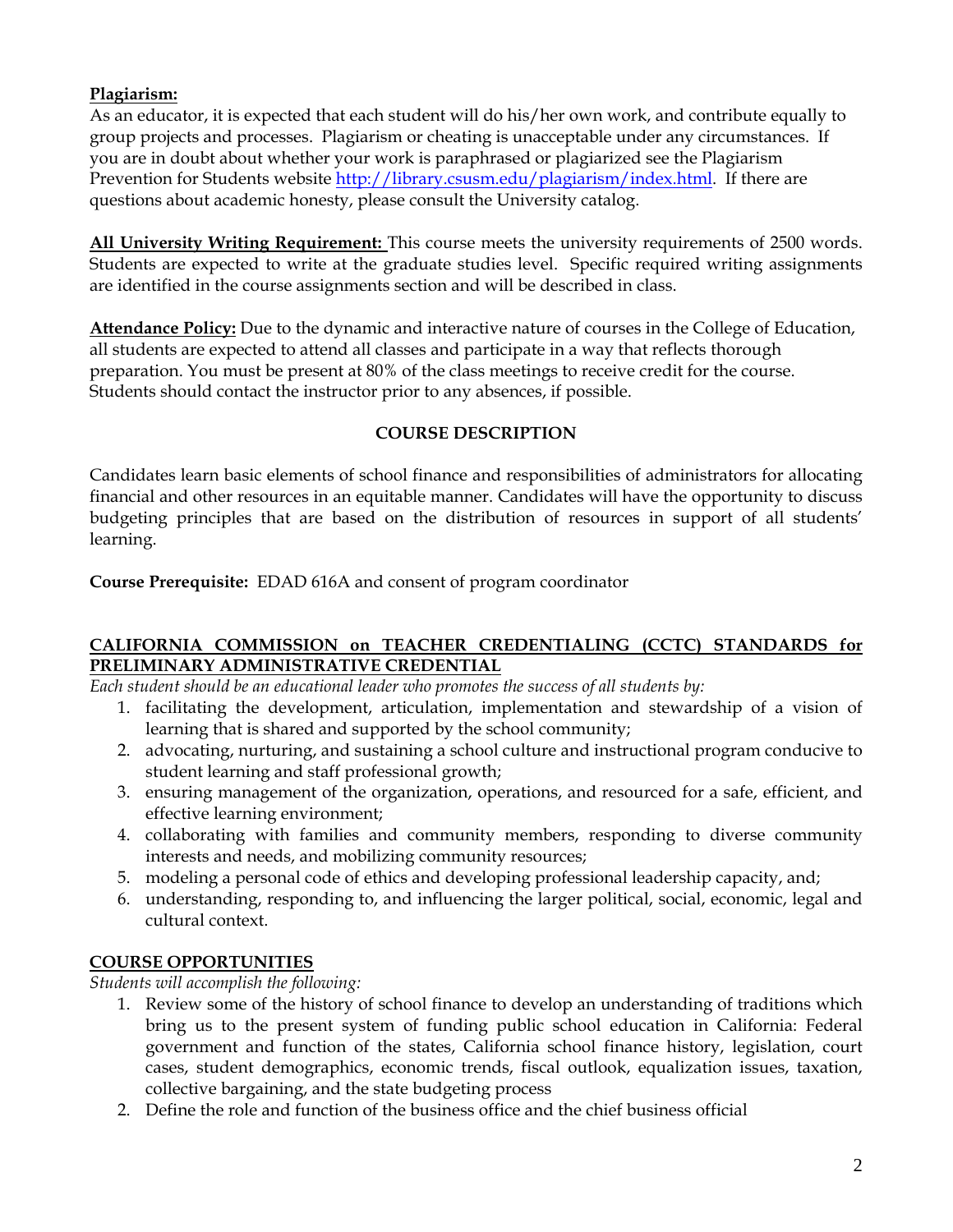- 3. Identify local, state and federal revenue sources for the school and district budget and regulations governing these. Become familiar with other funding sources
- 4. Demonstrate knowledge of various types of school district funds in order to make appropriate decisions on resource allocations for identified priorities, including the addition of new positions at either the district or site level
- 5. Become knowledgeable about budget expenditures, classifications, object codes in order to understand how to designate resources to enhance student achievement
- 6. Gain knowledge of school and district budget formats, reports, and accounting procedures
- 7. Understand the processes needed to develop and monitor a budget and expenditure plan
- 8. Demonstrate the ability to align educational programs to cost factors and program budgeting, including the cost of employees
- 9. Understand budget considerations for special and categorical programs (including Special Education and GATE) and apply these to principles of equity and equality in meeting diverse student and community needs
- 10. Develop awareness of potential problem areas in budgeting, including PTO/PTA, Supplies, ASB, Overtime, Copies, Curricular Trips, triggering benefited positions, carryover
- 11. Understand how technology is used for building, monitoring, and implementing budgets and accounting systems
- 12. Learn how to align facility and budget planning with enrollment projections
- 13. Become knowledgeable about the operation of business support services such as Transportation, Maintenance & Operations, and Child Nutrition Services
- 14. Build a budget to implement the Single Plan for Student Achievement
- 15. Reflect on personal and professional practices in terms of ethical decision-making

## **TEXTBOOKS**

- There is no required text. The class readings will focus on on-line resources and Education Week.
- Recommended Websites
	- o School Services of California
	- o California Department of Education
	- o California School Finance
- From Your District:
	- o District and Site Budget
	- o Collective Bargaining Agreements

## **ASSIGNMENTS AND GRADING**:

Performance-based assessments will be included as part of the grading criteria. Students will be evaluated on class participation and written assignments. The final grade will be based upon 50% class participation, 25% on the written assignments, and 25% on written assignments. Preliminary assignments will include:

- (1) A compilation of written reflections at the end of each class to be submitted at the end of the course
- (2) Group current events summaries (2)
- (3) A written analysis of two school budgets
- (4) Development of a Single Plan for Student Achievement
- (5) Group project (power point presentation with note pages or one page summary)

#### **REQUIREMENTS:**

- 1. Demonstrate knowledge and competence in stated objectives
- 2. Complete assigned readings, participate in class activities and discussions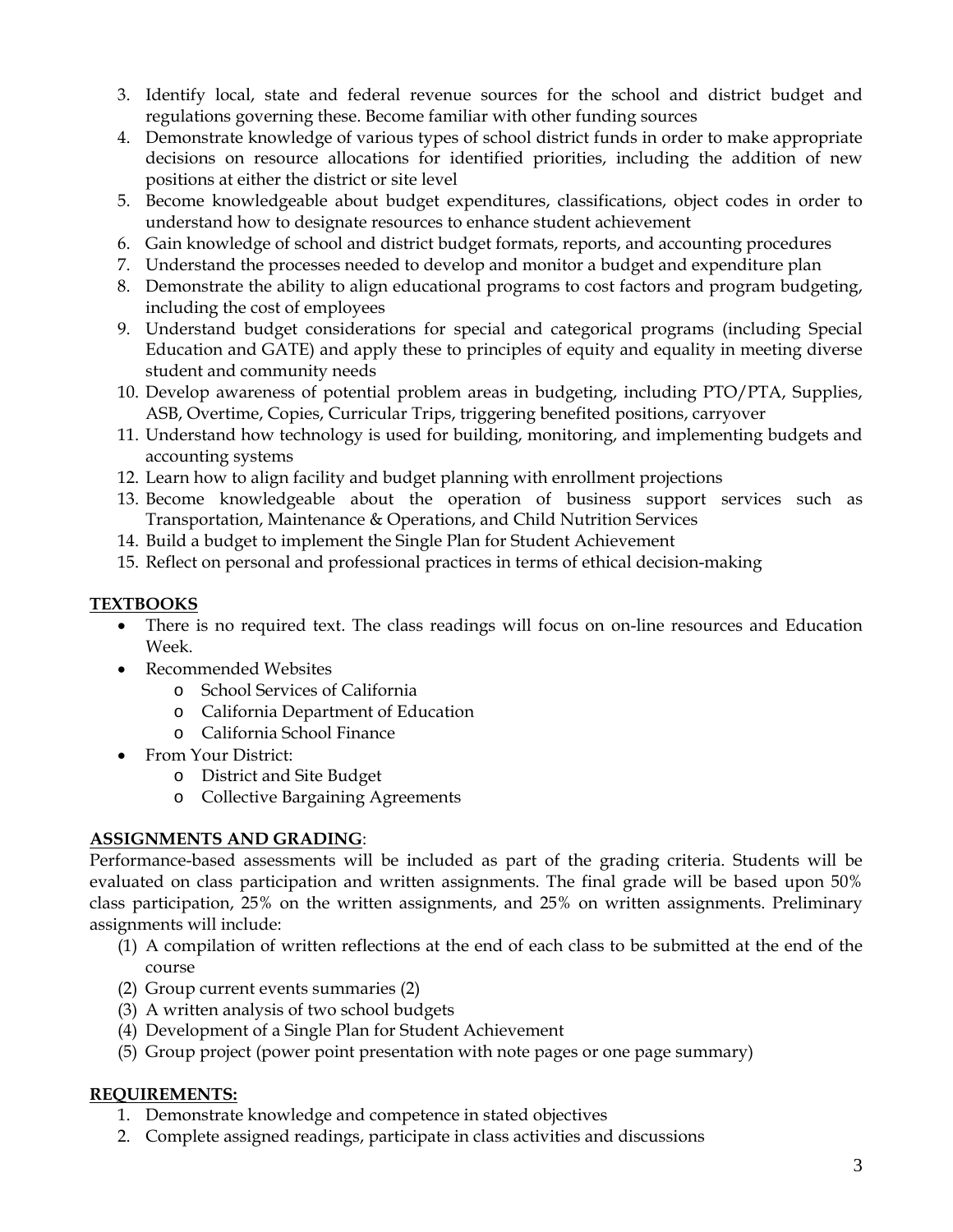- 3. Bring in current documents from the site and samples of budgets and other financial documents
- 4. Case studies
- 5. Prepare a budget using EXCEL and demonstrate its use as a tool for monitoring expenditures
- 6. Group project: Select a topic relevant to school finance. Each group will make a presentation highlighting the key issues and their impact on student learning. Examples of topics:
	- • Pupil Transportation Costs
	- ADA and its Impact on Budget
	- NCLB
	- Salary Compensation
	- Special Education Financing
	- • Categorical vs. General Aid
	- • Funds for New School Construction
	- • Aging School Plants and Facilities
	- Declining vs. increasing enrollment
	- Involving Parents and Community in Budgeting
	- Charter Schools
	- Increased/Decreased Funding and Student Achievement
	- Impact of Textbook Adoptions

#### **Grading Scale:**

A (93-100) A- (90-92) B+ (88-89) B (83-87) B- (80-82)

C+ (78-79) C (73-77)C- (70-72) D (60-69) F (0-59)